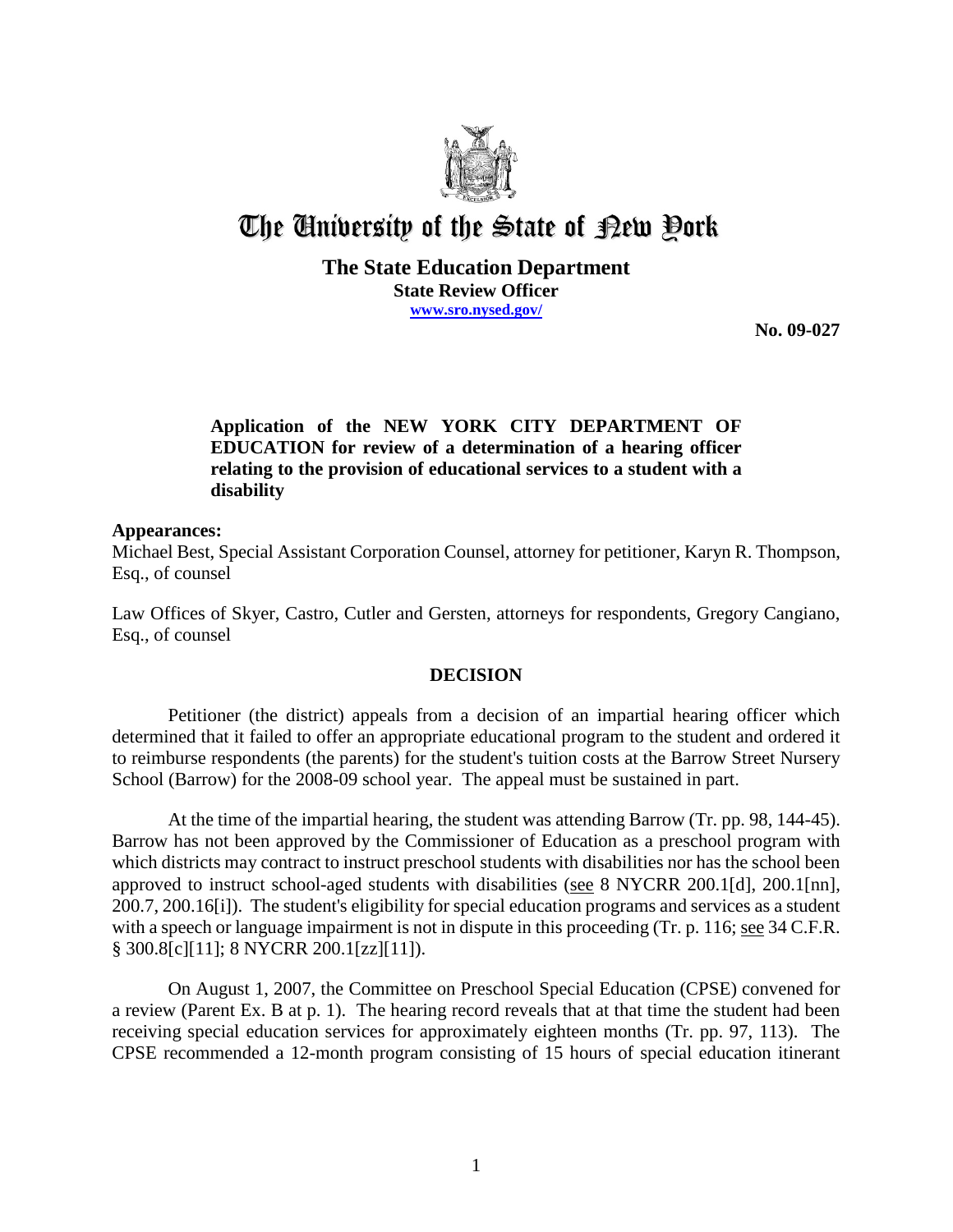teacher (SEIT) services,<sup>1</sup> three individual 60-minute sessions of occupational therapy (OT) per week, two individual 60-minute sessions of speech-language therapy per week, and two individual 45-minute sessions of in-class speech-language therapy per week (Parent Ex. B at pp. 1, 18).

A speech-language progress report dated January 30, 2008, noted that the student exhibited moderate delays in her receptive and expressive language skills, and a significant deficit in her pragmatic language skills (Parent Ex. F at pp. 1, 4; see Tr. pp. 127-28). The student was also noted to have moderate delays in her play skills (Parent Ex. F at p. 4). The speech-language pathologist noted that the student required time to process language, and had difficulty with directions containing complex linguistic concepts involving prepositions, time, condition, and sequence (id. at p. 2; see Tr. p. 131). The student was also noted to have difficulty answering "why" questions, questions involving past personal experiences, and questions involving hypothetical events (Parent Ex. F at p. 2). The speech-language pathologist noted that the student's reduced syntactic/morphologic skills impeded her ability to communicate effectively  $(id$ . at p. 3).<sup>2</sup> The student had difficulty engaging in verbal exchanges with others and in sustaining an ongoing conversation beyond two or three turns without introducing an off-topic comment (id.; see Tr. p. 128). Administration of the Clinical Evaluation of Language Fundamentals Preschool-Second Edition (CELF Preschool-2) resulted in scores in the low average range on both the receptive language subtests and the expressive language subtests (Parent Ex. F at p. 4).<sup>3</sup> The speechlanguage pathologist reported that the student's language deficits affected her ability to engage in classroom discussions, communicate with peers and adults, and to demonstrate what she had learned (id.). The speech-language pathologist recommended that the student receive two 60 minute sessions of speech-language therapy per week to improve her language processing skills, her pragmatic language skills, her expressive language skills, and her play skills (id.). She also recommended that the student receive 12-month services in order to avoid regression (id.; see Tr. pp. 133-34). The speech-language pathologist opined that the student would benefit from remaining in her preschool setting for another year prior to entering kindergarten (Parent Ex. F at p. 4).

A speech-language progress report dated January 31, 2008, from the student's in-class speech-language pathologist, revealed that her therapy focused on pragmatic language skills including asking and answering questions, gaining the attention of peers, making comments to peers, responding to peer comments, initiating social interaction, maintaining short social interactions, and appropriately closing social interactions (Parent Ex. G at p. 1). The speechlanguage pathologist reported that the student was demonstrating an increased interest in her classmates, had developed a preference for certain peers and activities, and had begun to initiate social games and dramatic play (id. at pp. 1-2). However, the speech-language pathologist also

<sup>&</sup>lt;sup>1</sup> The Education Law defines special education itinerant services (commonly referred to as "SEIT" services) as "an approved program provided by a certified special education teacher . . . , at a site . . . , including but not limited to an approved or licensed prekindergarten or head start program; the child's home; a hospital; a state facility; or a child care location as defined in  $[\S 4410(8)(a)]$ " (Educ. Law  $\S 4410[1][k]$ ).

 $<sup>2</sup>$  At the impartial hearing, the speech-language pathologist testified that the student spoke in incomplete,</sup> grammatically awkward, or incorrect sentences (Tr. p. 128).

<sup>&</sup>lt;sup>3</sup> The student's score in word structure, one of the expressive language subtests, placed her in the 2nd percentile (Parent Ex. F at p. 4).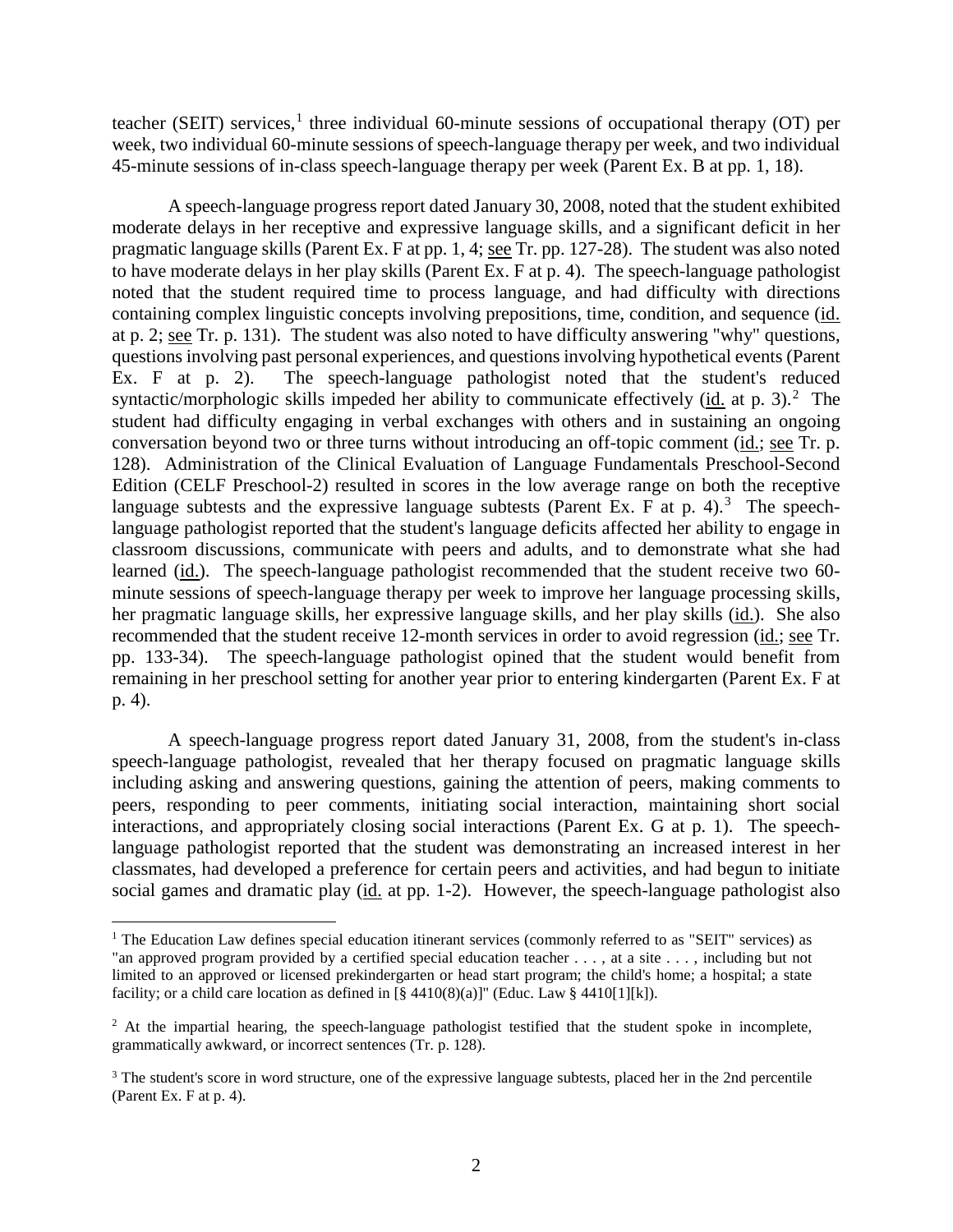reported that the student's play and interaction tended to follow the same routine and that her conversations often appeared scripted (id. at p. 2). The speech-language pathologist reported that the student required adult support to maintain and expand her play and social interactions, and to engage peers in conversation (id.). The report noted that the student was able to ask questions and provide a running dialogue regarding topics of her own choice, but required prompting to attend to the questions and comments of her peers  $(id)$ . Although the report indicated that the student had made progress, the speech-language pathologist opined that the student still required speechlanguage therapy, because she still required assistance to initiate, respond to, and maintain short social interactions (id.).

 An OT progress report dated February 1, 2008 stated that the student's therapy addressed her inability to regulate her behavior (Parent Ex. H at p. 1). In the course of therapy, the occupational therapist focused on developing the student's attention to task, her auditory processing skills, and her ability to modulate her activity level (id.). The student's proprioceptive system and vestibular system were reported to be hypo-responsive, and she required intense and unpredictable input to these systems to achieve an optimal arousal level in order to perform ageappropriate tasks (id.). The therapist reported that the student's lack of body awareness compromised her ability to adaptively react and respond to objects and others in her environment and that she behaved without regard to her safety (id.). The student's social competency was reported to be below age level and she required verbal cues to communicate with others (id.). Additionally, the student was reported to have a compromised attention span (id. at p. 2). The occupational therapist recommended that the student continue to receive three individual 60 minute sessions of OT per week for the next twelve months in order to support the integration and generalization of age-expected skills (id.). The therapist opined that the student was not ready to participate in a kindergarten classroom due to her developmental delays and recommended that she remain in her preschool setting to continue her cognitive and social development, and to prevent regression (id.).

In a report dated March 13, 2008, the student's preschool teacher described the student's program at Barrow and her progress over the 2007-08 school year (Parent Ex. E). The preschool teacher reported that the student attended a pre-kindergarten class containing twelve students, one head teacher, and one assistant teacher (id.). The student received 15 hours per week of SEIT services, two 60-minute sessions of in-class speech-language therapy per week, and one 45-minute pull-out session of speech-language therapy in a 3:1 ratio per week (id.).<sup>4</sup> The preschool teacher reported that the student had delayed language skills, particularly in her pragmatic language skills (id.). The report also noted that the student demonstrated delays in her conversational abilities, particularly in her ability to take turns during conversations, in her ability to respond to topics, and in her ability to stay on topic  $(id)$ . The student required "one-on-one" support during group discussions, group activities, and during teacher-led projects that involved multi-step directions (id.). The preschool teacher opined that the additional support of the SEIT was integral to helping the student develop communication skills (id.). The teacher concluded that the student was not

<sup>4</sup> The student's August 1, 2007 IEP and progress reports from both of the student's speech-language providers indicated that the student received speech-language therapy in the classroom two times per week for 45 minutes and out of the classroom two times per week for 60 minutes (Parent Exs. B at p. 18; F at p. 1; G at p. 1).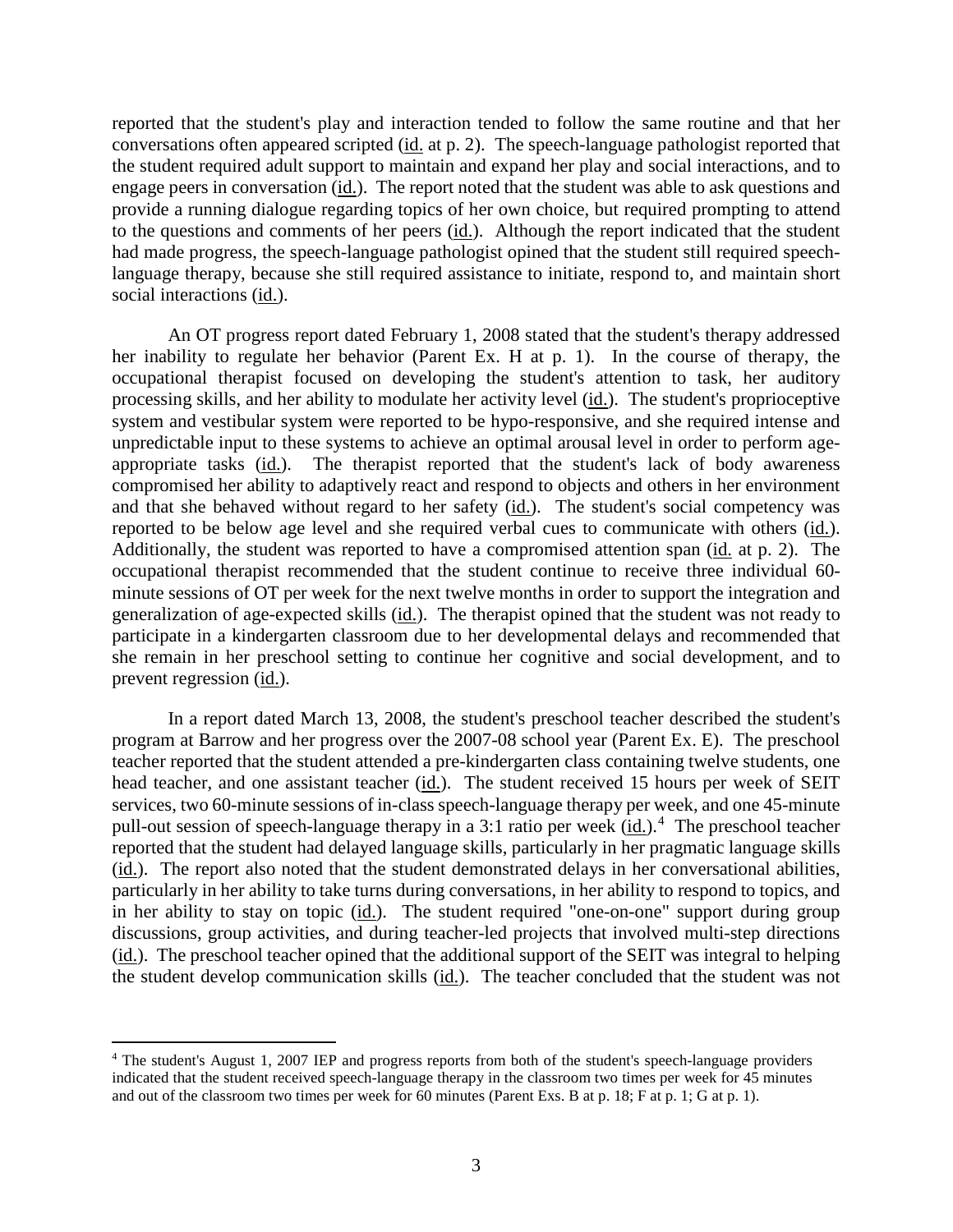developing at a level that would most benefit her in a kindergarten setting and therefore, she needed to remain in her current preschool setting with pre-kindergarten peer models for another year (id.).

A "Turning Five Summary Report" from the district's psychologist dated April 7, 2008, reported the student's mother's opinion that the student's weakness was speech-language related and that this weakness limited the student in her ability to interact with peers (Parent Ex. I at p. 1). The report also noted the opinion of the student's preschool teacher that the student's pragmatic language needed development (id.). Administration of the Preschool Evaluation Scale (PES) vielded a score determined by the psychologist to be "average functioning" (id. at pp. 2-3). In describing the results of the cognitive, motor, play/social skills, and self-care skills portions of this test, the psychologist reported that the student had "mastered most things" (id.). However, the psychologist reported that the student's weakest ability was her communication, noting that the student needed to work on mastering pronoun usage, answering "wh" questions, and answering questions related to her physical needs (id. at p. 3). The psychologist also reported that the student needed improvement in maintaining her attention, her self-control, and in responding appropriately to redirection (id.).

On April 15, 2008, the Committee on Special Education (CSE) convened for the student's review (Parent Ex. C at p. 1). Attendees included the student's regular education teacher, an additional parent member, a district special education teacher, the student's SEIT, the occupational therapist, a speech-language pathologist, the parents, and a school psychologist (Tr. pp. 26, 103- 04; Parent Ex. C at p. 2). The CSE recommended that the student receive a 10-month collaborative team teaching (CTT) program in a community school with the following related services: three individual 60-minute sessions of OT per week, one individual 30-minute session of speechlanguage therapy per week, two 30-minute 3:1 sessions of speech-language therapy per week, and two individual 60-minute sessions of speech-language therapy per week (Parent Ex. C at p. 11).<sup>5</sup> Prior to making these recommendations, the CSE considered and rejected a general education program with related services, and a 12:1 special class in a community school (Tr. p. 35; Parent Ex. C at p.  $10$ ).<sup>6</sup> The CSE developed annual goals and short-term objectives to develop the student's fine motor skills, her ability to process and regulate sensory input, and her expressive, receptive, and pragmatic language skills (Parent Ex. C at pp. 7-8).

By Final Notice of Recommendation (FNR) dated June 11, 2008, a district representative informed the student's mother that the CSE recommended placement of the student in a CTT program with related services at one of the district's schools (Parent Ex. D; see Tr. p. 106). In June

<sup>&</sup>lt;sup>5</sup> The district's psychologist testified that the CSE came to the conclusion that the student should be placed in a CTT class because the CTT class emphasized good peer models, which several of the student's providers had mentioned as being beneficial for the student (Tr. p. 28). The CSE opted for a 10-month program and not a 12 month program because the 12-month program was thought to be too restrictive (id.). Additionally, the 10-month program was recommended because the CTT program is typically a 10-month program (Tr. p. 28).

<sup>6</sup> According to the April 2008 IEP, the CSE considered and rejected the general education program because it was concerned that the student's speech-language impairment would not be addressed (Parent Ex. C at p. 10). The CSE team rejected the 12:1 program because it felt that this program was too restrictive for the student's abilities and current level of functioning (id.).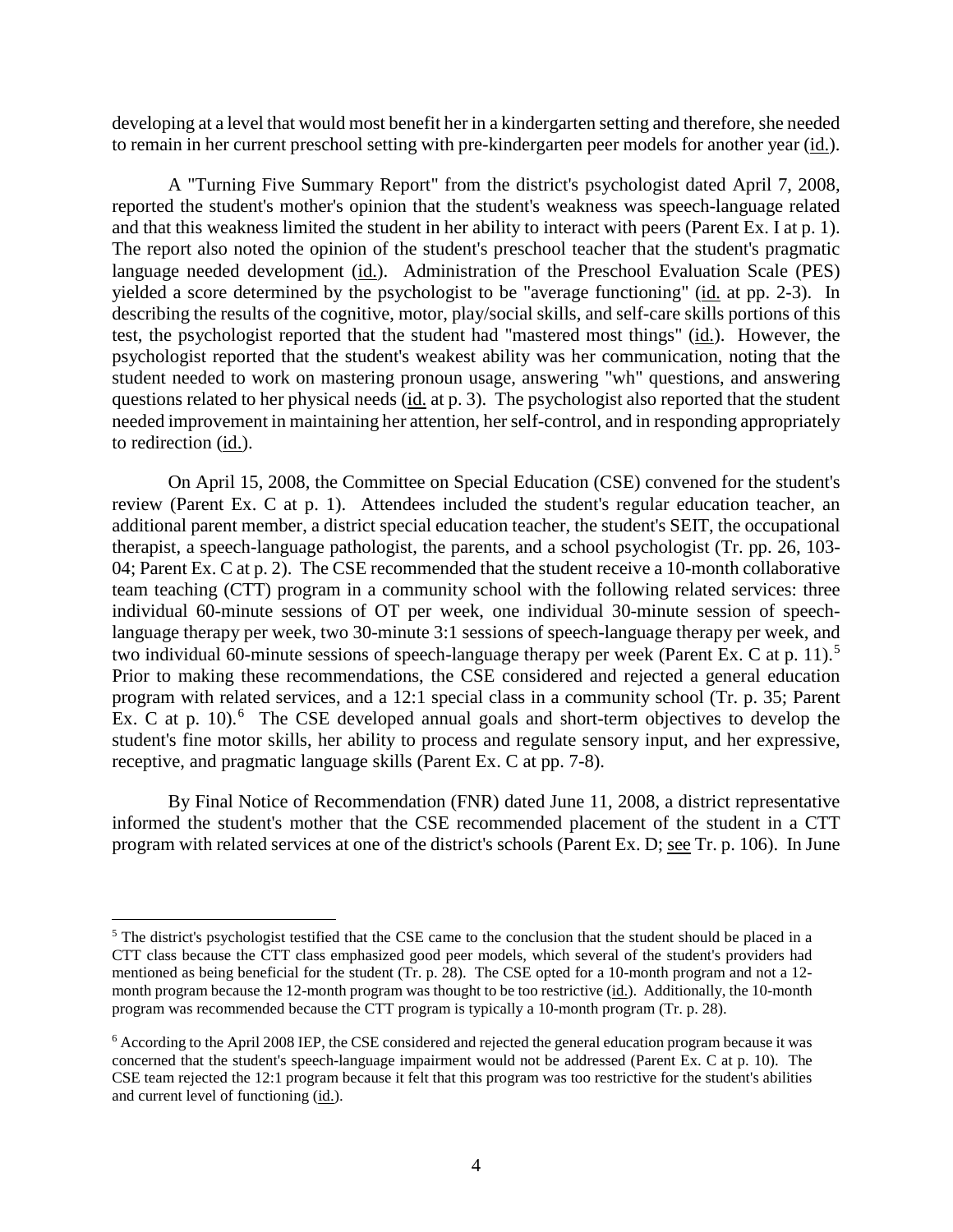2008, the student's father visited the recommended school and received a tour (Tr. pp. 107-09, 117-19).

By due process complaint notice dated July 10, 2008, the parents' attorney advised the CSE chairperson that the parents were requesting an impartial hearing (Parent Ex. A at p. 1). The due process complaint notice alleged that the CSE's program and placement recommendations for the 2008-09 school year were procedurally and substantively flawed (id. at pp. 1-2). The due process complaint notice alleged that the April 2008 CSE did not discuss the development of the student's goals with the parent at the CSE meeting (id. at pp. 2-3). The due process complaint notice also alleged that the goals and objectives were vague and generic, did not provide "a baseline from which to work," and failed to identify how progress toward the goals would be measured (id. at p. 2). The due process complaint notice further alleged that the student's individualized education program (IEP) failed to accurately describe the student's social/emotional performance needs (id. at p. 3). The due process complaint notice also alleged that during the CSE meeting, the student's preschool teacher and the director of the preschool did not have access to the same evaluative reports or other written materials utilized by the other members of the CSE (id.). The due process complaint notice further alleged that the CSE was improperly constituted because it lacked both a regular education teacher and a special education teacher (id.). The due process complaint notice asserted that the recommended CTT program and placement would be overwhelming and overly stimulating for the student (id. at pp. 2-4). The due process complaint notice further asserted that upon visiting the proposed placement, the parents had discovered that the staff at the proposed placement could not provide any details about the class or a profile of its students (id. at p. 4). As relief, the parents sought pendency and proposed that the district maintain and fund the student in her current preschool placement until such time as the parties could agree on an appropriate school placement (id. at pp. 4-5).<sup>7</sup>

The impartial hearing began on August 25, 2008 (Tr. p. 1). On this date, the parties addressed the student's pendency placement and the impartial hearing was adjourned to October 30, 2008 (Tr. pp. 1-10, 12). On August 28, 2008, the impartial hearing officer issued an interim pendency order which found that the August 1, 2007 CPSE IEP was the parties' last agreed upon IEP and that this program would be the student's pendency placement during the resolution of the substantive issues for the 2008-09 school year (IHO Interim Order on Pendency at pp. 2, 3). In accordance with that prior CPSE IEP, the impartial hearing officer ordered that the district fund 15 hours of SEIT services per week, three hours of individual OT per week, and 3½ hours of individual speech-language therapy per week as pendency services (id. at p. 3; see Tr. pp. 97-98; Parent Ex. B at pp. 1, 18). $8$  Neither party appealed the interim decision on pendency.

The impartial hearing resumed on October 30, 2008 and concluded on January 12, 2009, after three more days of testimony (Tr. pp. 12, 51, 122, 180). The impartial hearing officer

 $<sup>7</sup>$  Although the parents did not seek tuition reimbursement, the parents' attorney indicated that the parents retained</sup> "the right to seek reimbursement" for monies that the parents might expend in obtaining SEIT services, OT, or other related services (Parent Ex. A at p. 5).

<sup>8</sup> Although not clearly reflected in the impartial hearing officer's interim pendency decision, the August 1, 2007 CPSE IEP reflects that the student's 3½ hours of speech-language therapy consisted of two individual 60-minute sessions of speech-language therapy and two individual 45-minute sessions of in-class speech-language therapy (Parent Ex. B at p. 18).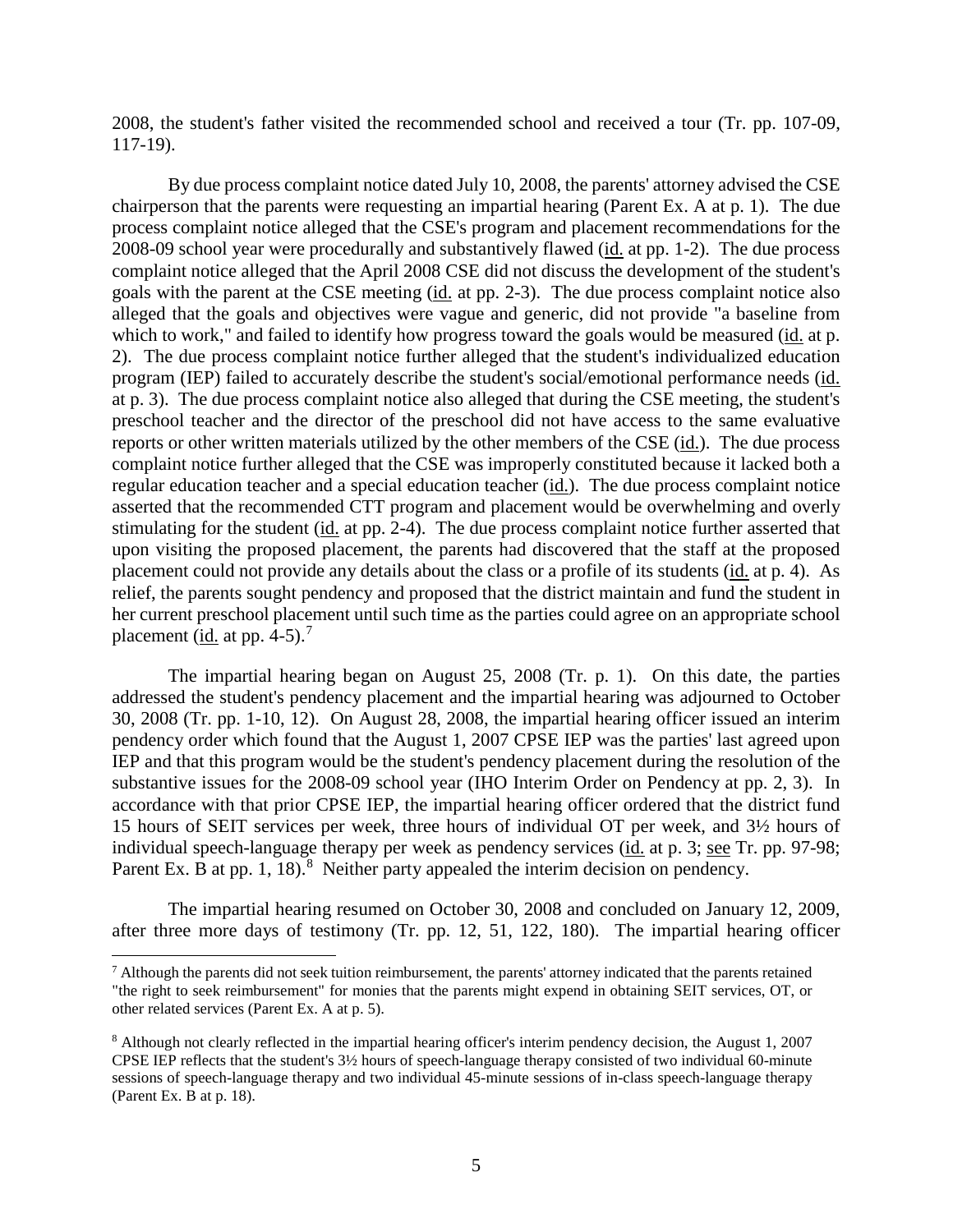rendered her decision on January 27, 2009 (IHO Decision at p. 9). The impartial hearing officer found that the April 2008 IEP improperly omitted academic goals, inadequately described the student's deficits, especially her social/emotional and management needs, and that the IEP also failed to mention how the student's language needs would be addressed in the proposed inclusion classroom (id. at pp. 7-8). The impartial hearing officer also found that the proposed CTT class setting had too many students, especially without any additional 1:1 management support for the student  $(id.)$ <sup>9</sup> The impartial hearing officer also determined that, in order to prevent regression, the speech-language therapy recommended by the CSE should be provided for a full 12 months (id. at p. 8). Additionally, the impartial hearing officer found that the program at Barrow met the student's individualized needs and further that the student's SEIT services should be continued because they were a necessary component of the student's success (id.). The impartial hearing officer also found no equitable impediment to the parents' request for relief, indicating that the parents were cooperative with the CSE throughout the process, attended CSE meetings, and visited the recommended placement (id.). She found that it was reasonable for the parents to make a contingency plan as an alternative to the district's recommendations (id.). The impartial hearing officer ordered the district to "pay for or reimburse" the parent for ten months of tuition at Barrow, and for ten months of SEIT services provided at 15 hours per week (id. at pp. 8-9). The impartial hearing officer further ordered the CSE to reconvene to provide one 30-minute individual session of speech-language therapy per week, two 60-minute sessions of individual speech-language therapy per week, and two 30-minute 3:1 sessions of speech-language therapy per week, all on a 12-month basis (id.).

The district appeals and asserts that the impartial hearing officer erred in granting the parents tuition reimbursement because they had not requested this relief in their due process complaint notice or at the impartial hearing. The district also asserts that the impartial hearing officer incorrectly raised the issue of the student's sensory needs because the parents failed to raise this issue in the due process complaint notice. The district argues that the parents should be limited to asserting only those issues raised in their due process complaint notice. The district also asserts that the impartial hearing officer erred in determining that it had failed to offer a free appropriate public education (FAPE). The district asserts that the IEP failed to quantify the student's performance levels and failed to provide academic goals in the IEP because the student had mastered her pre-reading and pre-math skills and that her only needs were speech-language therapy and OT related. The district further asserts that even if these procedural errors were present, they did not rise to a deprivation of a FAPE. The district also asserts that, contrary to the impartial hearing officer's finding, the IEP did address the student's sensory needs. The district disputes the parents' claim that the student should receive a 12-month program because the district's psychologist opined that a 10-month program would sufficiently address the student's needs. Moreover, the district asserts that there was no evidence that a 10-month program would cause substantial regression during the summer. The district characterizes the parents' assertion that the recommended placement was too large as being speculative. The district further asserts that the recommended placement was appropriate because the teacher from the proposed class testified that the other students in the class had strengths and weaknesses similar to those of the student.

<sup>&</sup>lt;sup>9</sup> The impartial hearing officer noted that all of the student's educators and providers reported that the student was not ready to move on to a larger kindergarten class (IHO Decision at p. 7).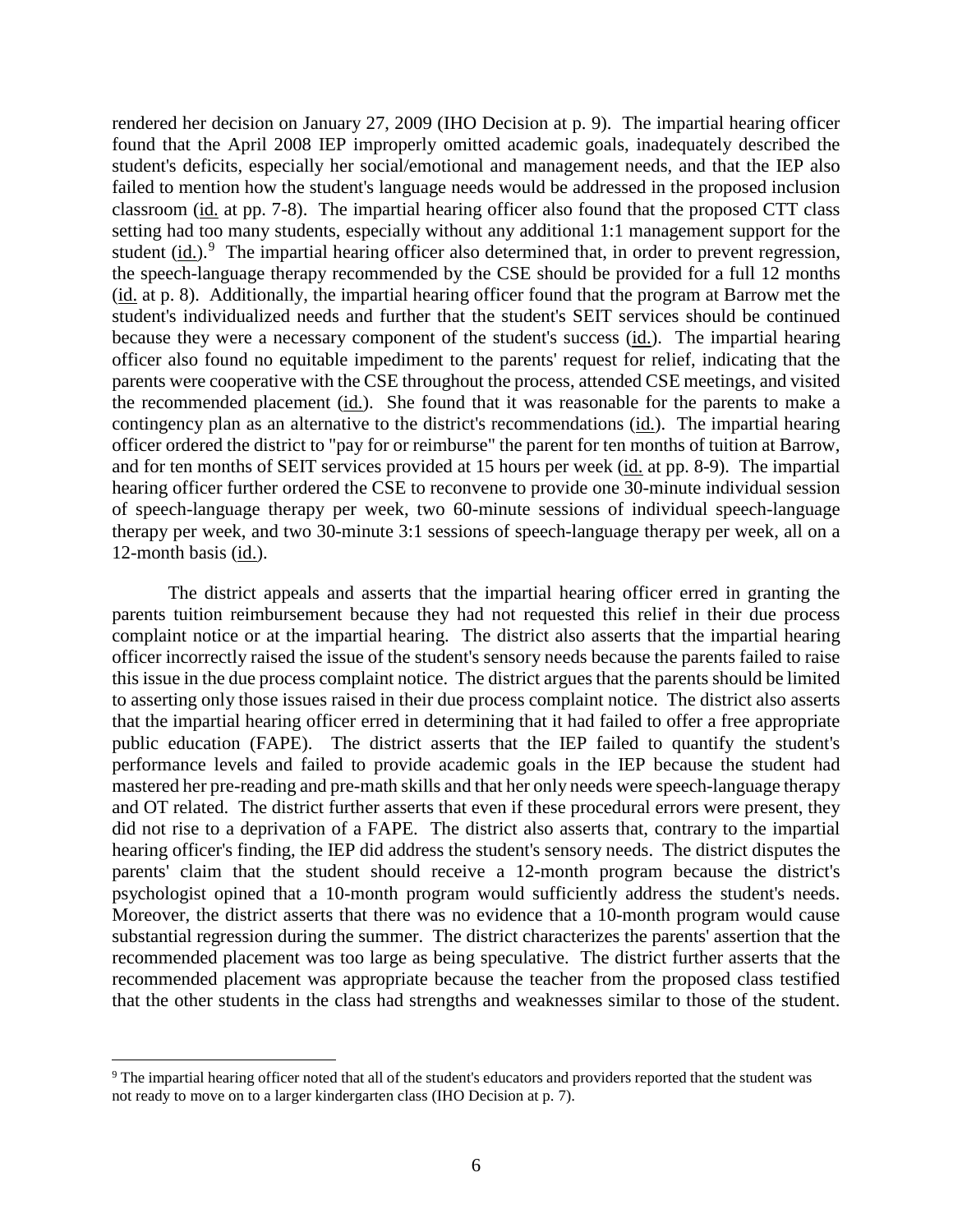Moreover, the district asserts that the recommended placement was appropriate because it provided peer modeling.

The district further asserts that the parents' unilateral placement at Barrow was inappropriate because the student is of school age during the 2008-09 school year. The district also asserts that SEIT services are inappropriate as a matter of law because SEIT services are not an available service on the continuum of services offered to school-aged students. The district further argues that SEIT services address only socialization skills and not academics, the hearing record reveals that the student was able to function without the SEIT, the presence of a SEIT violated the least restrictive environment (LRE) mandates contained in the Individuals with Disabilities Education Act (IDEA), and a paraprofessional could be used to provide the services instead of a SEIT. The district also asserts that there was insufficient evidence of any coordination between the home portion of the parents' proposed program and the school portion of that program.

The district also argues that the parents are not equitably entitled to relief because the parents failed to notify the district of their intention to re-enroll the student at Barrow. The district also asserts that the student's father's testimony at the impartial hearing revealed that prior to the CSE meeting, the parents had decided to maintain the student at Barrow and never intended to consider a public school placement. Finally, the district asserts that, if it is successful in this appeal, it is entitled to recoup the funds paid for the student's pendency placement.

In their answer, the parents assert that the impartial hearing officer correctly determined that the district failed to offer a FAPE. The parents contend that all of the student's providers opined that the student required a 12-month program, wouldn't make progress in a kindergarten CTT class, and needed 1:1 instruction in a nursery school. The parents also assert that the IEP failed to specify the student's present levels of performance. The parents further assert that even though the student had mastered pre-reading and pre-math skills, academic and functional goals were still required in order to gauge the student's performance. The parents also assert that the student required SEIT services to foster appropriate interactions, to reinforce appropriate behavior, to assist with communication skills, to assist with receptive and pragmatic language skills, to assist with play skills, and to assist with sensory integration and redirection. The parents also assert that the impartial hearing officer's decision regarding the student's sensory needs was appropriate because they raised this issue at the impartial hearing.Additionally, the parents assert that equitable considerations support their position because they fully cooperated with the CSE (as evidenced by the student's father's visit to the proposed placement), provided the requisite ten-day notice of the student's removal from public school, and because it was reasonable for the parents to make contingency plans. Finally, the parents assert that the district is not entitled to recoup the funds expended for the student's pendency placement.

Two purposes of the IDEA (20 U.S.C. §§ 1400-1482) are (1) to ensure that students with disabilities have available to them a FAPE that emphasizes special education and related services designed to meet their unique needs and prepare them for further education, employment, and independent living; and (2) to ensure that the rights of students with disabilities and parents of such students are protected (20 U.S.C. § 1400[d][1][A]-[B]; see generally Bd. of Educ. v. Rowley, 458 U.S. 176, 206-07 [1982]).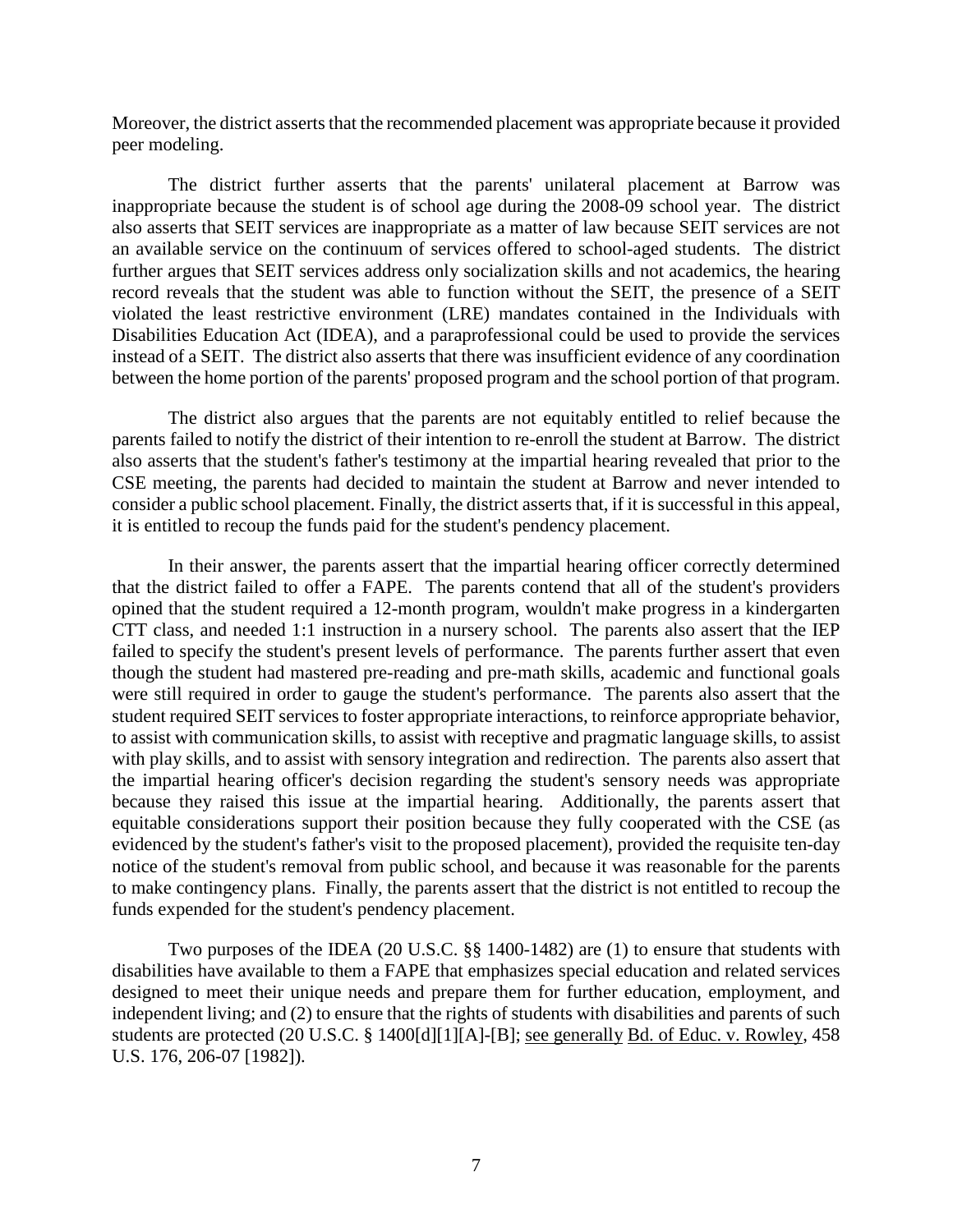A FAPE is offered to a student when (a) the board of education complies with the procedural requirements set forth in the IDEA, and (b) the IEP developed by its CSE through the IDEA's procedures is reasonably calculated to enable the student to receive educational benefits (Rowley, 458 U.S. at 206-07; Cerra v. Pawling Cent. Sch. Dist., 427 F.3d 186, 192 [2d Cir. 2005]). While school districts are required to comply with all IDEA procedures, not all procedural errors render an IEP legally inadequate under the IDEA (A.C. v. Bd. of Educ., 553 F.3d 165, 172 [2d Cir. 2009]; Grim v. Rhinebeck Cent. Sch. Dist., 346 F.3d 377, 381 [2d Cir. 2003]; Perricelli v. Carmel Cent. Sch. Dist., 2007 WL 465211, at \*10 [S.D.N.Y. Feb. 9, 2007]). Under the IDEA, if a procedural violation is alleged, an administrative officer may find that a student did not receive a FAPE only if the procedural inadequacies (a) impeded the student's right to a FAPE, (b) significantly impeded the parents' opportunity to participate in the decision-making process regarding the provision of a FAPE to the student, or (c) caused a deprivation of educational benefits (20 U.S.C. § 1415[f][3][E][ii]; 34 C.F.R. § 300.513[a][2]; 8 NYCRR 200.5[j][4][ii]; E.H. v. Bd. of Educ., 2008 WL 3930028, at \*7 [N.D.N.Y. Aug. 21, 2008]; Matrejek v. Brewster Cent. Sch. Dist., 471 F. Supp. 2d 415, 419 [S.D.N.Y. 2007] aff'd, 2008 WL 3852180 [2d Cir. Aug. 19, 2008]).

The IDEA directs that, in general, an impartial hearing officer's decision must be made on substantive grounds based on a determination of whether the student received a FAPE (20 U.S.C. § 1415[f][3][E][i]). A school district offers a FAPE "by providing personalized instruction with sufficient support services to permit the child to benefit educationally from that instruction" (Rowley, 458 U.S. at 203). However, the "IDEA does not itself articulate any specific level of educational benefits that must be provided through an IEP" (Walczak v. Florida Union Free Sch. Dist., 142 F.3d 119, 130 [2d Cir. 1998]; see Rowley, 458 U.S. at 189). The statute ensures an "appropriate" education, "not one that provides everything that might be thought desirable by loving parents" (Walczak, 142 F.3d at 132, quoting Tucker v. Bay Shore Union Free Sch. Dist., 873 F.2d 563, 567 [2d Cir. 1989] [citations omitted]; see Grim, 346 F.3d at 379). Additionally, school districts are not required to "maximize" the potential of students with disabilities (Rowley, 458 U.S. at 189, 199; Grim, 346 F.3d at 379; Walczak, 142 F.3d at 132). Nonetheless, a school district must provide "an IEP that is 'likely to produce progress, not regression,' and . . . affords the student with an opportunity greater than mere 'trivial advancement'" (Cerra, 427 F.3d at 195, quoting Walczak, 142 F.3d at 130 [citations omitted]; see Perricelli, 2007 WL 465211, at \*15). The IEP must be "reasonably calculated to provide some 'meaningful' benefit" (Mrs. B. v. Milford Bd. of Educ., 103 F.3d 1114, 1120 [2d Cir. 1997]; see Rowley, 458 U.S. at 192). The student's recommended program must also be provided in the LRE (20 U.S.C. § 1412[a][5][A]; 34 C.F.R. §§ 300.114[a][2][i], 300.116[a][2]; 8 NYCRR 200.1[cc], 200.6[a][1]; see P. v. Newington Bd. of Educ., 546 F.3d 111, 114 [2d Cir. 2008]; Gagliardo v. Arlington Cent. Sch. Dist., 489 F.3d 105, 108 [2d Cir. 2007]; Walczak v. Florida Union Free Sch. Dist., 142 F.3d 119, 132 [2d Cir. 1998]; E.G. v. City Sch. Dist. of New Rochelle, 2009 WL 773960, at \*4 [S.D.N.Y. Mar. 16, 2009]; Patskin v. Bd. of Educ., 583 F. Supp. 2d 422, 428 [W.D.N.Y. 2008]).

An appropriate educational program begins with an IEP that accurately reflects the results of evaluations to identify the student's needs (34 C.F.R. § 300.320[a][1]; 8 NYCRR 200.4[d][2][i]), establishes annual goals related to those needs (34 C.F.R. § 300.320[a][2]; 8 NYCRR 200.4[d][2][iii]), and provides for the use of appropriate special education services (34 C.F.R. § 300.320[a][4]; 8 NYCRR 200.4[d][2][v]; see Application of the Dep't of Educ., Appeal No. 07-018; Application of a Child with a Disability, Appeal No. 06-059; Application of the Dep't of Educ., Appeal No. 06-029; Application of a Child with a Disability, Appeal No. 04-046;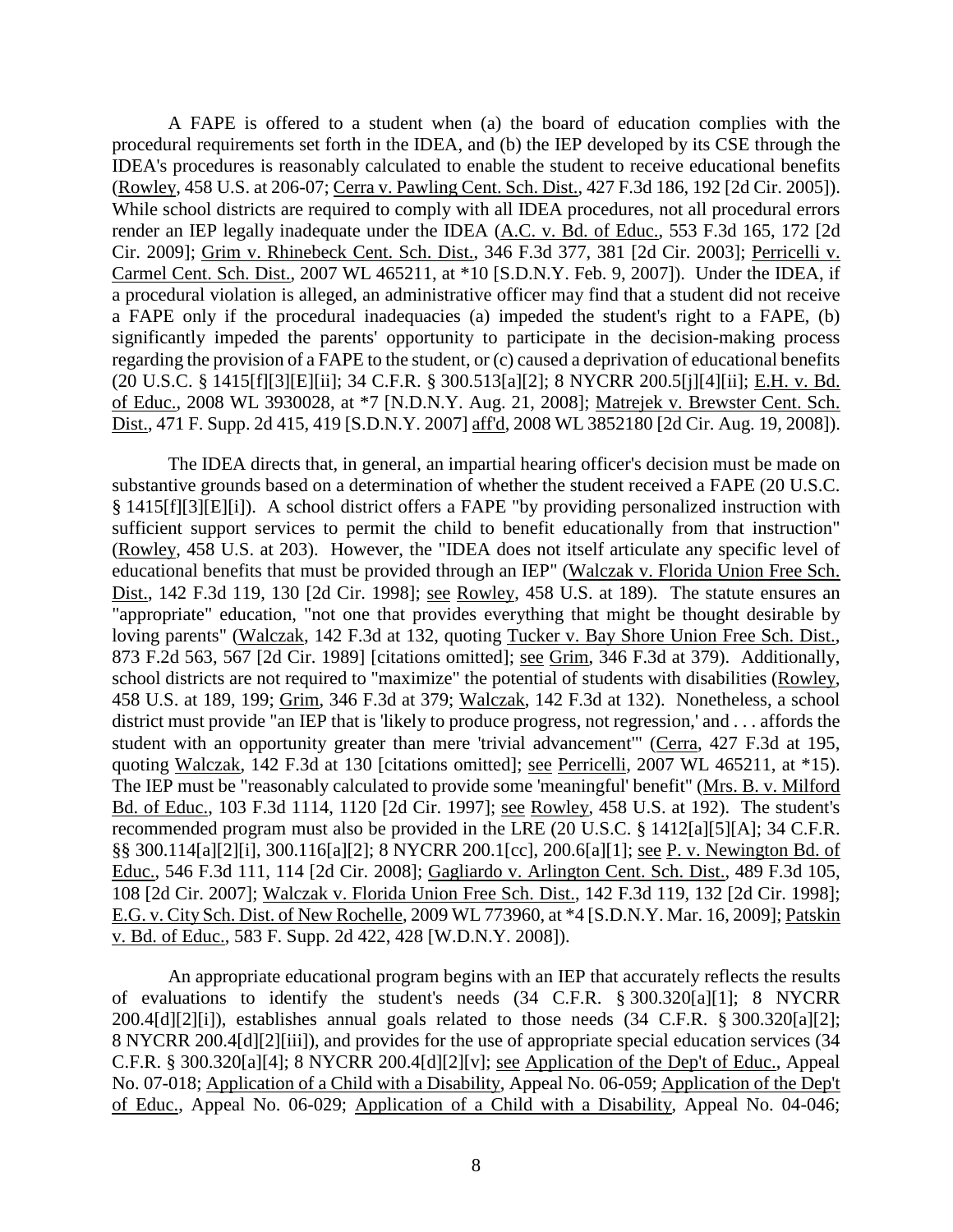Application of a Child with a Disability, Appeal No. 02-014; Application of a Child with a Disability, Appeal No. 01-095; Application of a Child Suspected of Having a Disability, Appeal No. 93-9). Subsequent to its development, an IEP must be properly implemented (8 NYCRR 200.4[e][7]; Application of a Child with a Disability, Appeal No. 08-087).

A board of education may be required to reimburse parents for their expenditures for private educational services obtained for the student by his or her parents if the services offered by the board of education were inadequate or inappropriate, the services selected by the parents were appropriate, and equitable considerations support the parents' claim (Florence County Sch. Dist. Four v. Carter, 510 U.S. 7 [1993]; Sch. Comm. of Burlington v. Dep't of Educ., 471 U.S. 359, 369- 70 [1985]). In Burlington, the Court found that Congress intended retroactive reimbursement to parents by school officials as an available remedy in a proper case under the IDEA (Burlington, 471 U.S. at 370-71; Gagliardo, 489 F.3d at 111; Cerra, 427 F.3d at 192). "Reimbursement merely requires [a district] to belatedly pay expenses that it should have paid all along and would have borne in the first instance" had it offered the student a FAPE (Burlington, 471 U.S. at 370-71; see 20 U.S.C. § 1412[a][10][C][ii]; 34 C.F.R. § 300.148).

The New York State Legislature amended the Education Law to place the burden of production and persuasion upon the school district during an impartial hearing, except that a parent seeking tuition reimbursement for a unilateral placement has the burden of production and persuasion regarding the appropriateness of such placement (Educ. Law § 4404[1][c], as amended by Ch. 583 of the Laws of 2007). The amended law took effect for impartial hearings commenced on or after October 14, 2007; therefore, it applies to the instant case (see Application of the Bd. of Educ., Appeal No. 08-016).

Initially, I will address the district's argument that it was improper for the impartial hearing officer to award tuition reimbursement to the parents when the parents did not request reimbursement in either their due process complaint notice or at the impartial hearing. To counter this argument, the parents admit that they did not request tuition reimbursement, but assert in their answer that the impartial hearing officer had the authority to direct reimbursement. Pursuant to the IDEA, the due process complaint notice must provide "a proposed resolution of the problem to the extent known and available to the party at the time" (20 U.S.C. § 1415[b][7][A][ii][IV]; 34 C.F.R. § 300.508[b][6]; 8 NYCRR 200.5[i][1][v]). As admitted by the parents in their answer, they did not seek tuition reimbursement in their due process complaint notice (Ans. ¶ 33; see Parent Ex. A). Moreover, the issue of tuition reimbursement was not raised at the impartial hearing nor did the parents seek to amend their due process complaint notice to include such a claim (see 20 U.S.C. § 1415[c][2][E][i]; 34 C.F.R. § 300.508[d][3]; 8 NYCRR 200.5[i][7][i]). Therefore, I find that it was improper for the impartial hearing officer to sua sponte grant tuition reimbursement to the parents.  $10$ 

 The district also contends that it was improper for the impartial hearing officer to raise the student's sensory concerns because the parents failed to raise this issue in their due process complaint notice. I disagree. The parents' due process complaint notice alleged that the IEP failed

 $10$  The party requesting an impartial hearing determines the issues to be addressed by the impartial hearing officer (Application of the Dep't of Educ., Appeal No. 08-056; Application of the Bd. of Educ., Appeal No. 07-081; Application of a Child with a Handicapping Condition, Appeal No. 91-40).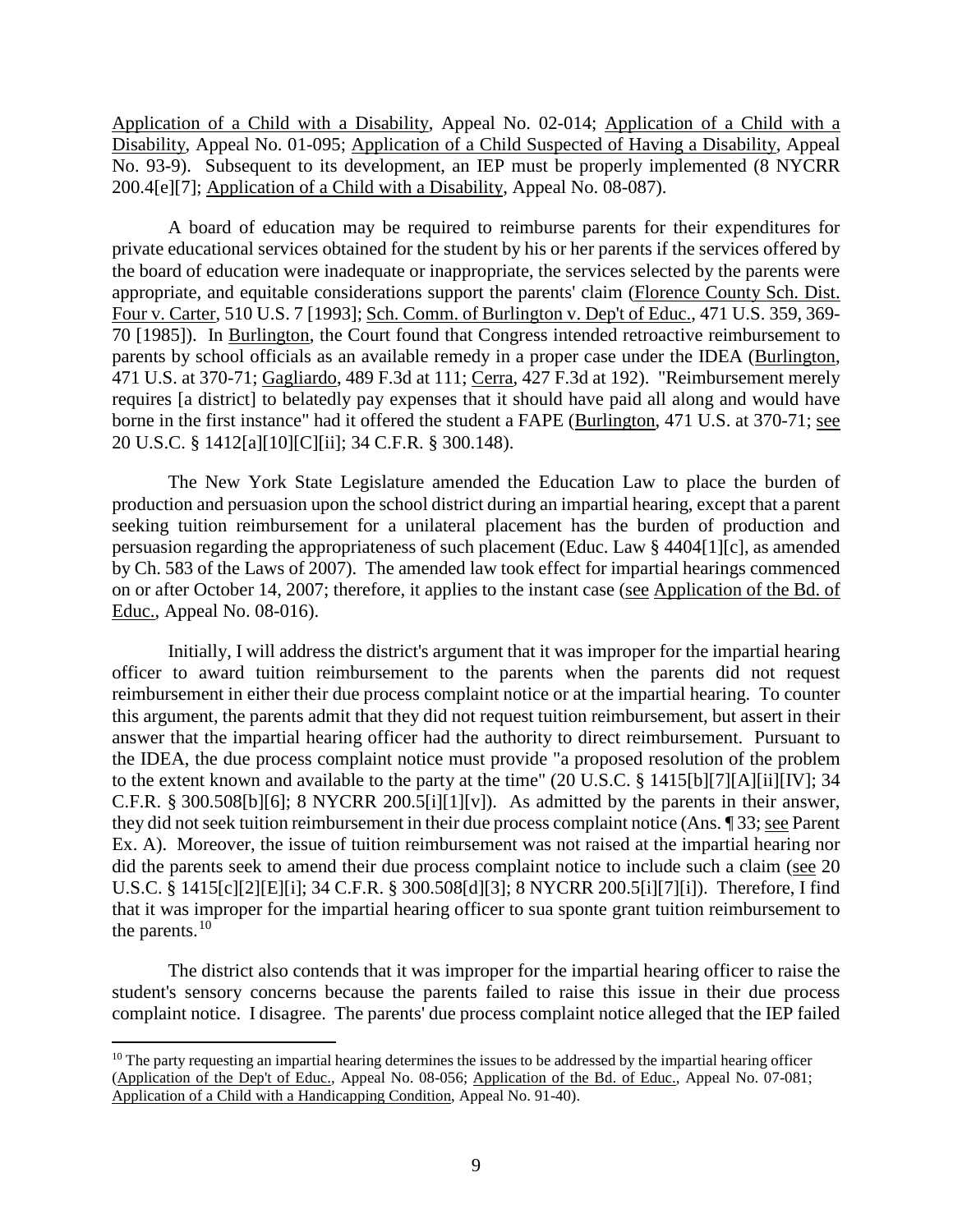to accurately describe the student's social/emotional performance needs and further that the CTT program and placement would be overwhelming and overly stimulating for the student (Parent Ex. A at pp. 2-4). Additionally, significant evidence was introduced at the impartial hearing on this issue and the district did not object (Tr. pp. 73, 76-79, 102, 110, 143; Parent Ex. H at pp. 1-2).

I now turn to an analysis of the appropriateness of the district's recommended program and placement. The hearing record reflects that the recommended CTT class has one special education teacher and one regular education teacher (Tr. pp. 27, 57). Both the special education teacher and the regular education teacher in the CTT class are State certified (Tr. pp. 55, 58). While one teacher instructs the students, the other teacher circulates throughout the room and assists the students (Tr. p. 59). According to the district's psychologist, the CTT class is designed to provide good general education peer models for the special education students in the class (Tr. p. 27). Forty percent of the students in the class have IEPs and the other sixty percent of the students are general education students (Tr. pp. 27, 57). Although the CTT classroom could have as many as 25 students, at the beginning of the 2008-09 school year there were approximately 11 students in the class, and at the time of the impartial hearing there were 16 students in the recommended class (Tr. pp. 42-43, 59). Of those sixteen students, six had IEPs and ten were general education students (Tr. p. 59). All of the students in the class were either five or six years old (Tr. pp. 59-60). The reading levels in the proposed class ranged from the end of a pre-K level to the beginning of a first grade level (Tr. p. 60). In math, all of the students were at the same kindergarten level (id.). The students are grouped for instruction, based on their needs, in groups ranging from three to five children (id.). The groups change as the students' needs change (id.). The class utilizes the "Balanced Literacy" and "Everyday Math" curriculums (Tr. p. 61). The teachers and students have daily 1:1 opportunities during their writing time and during their small group work (Tr. p. 66). The students are assessed with using a city-wide standardized assessment and also assessed using 1:1 conferencing during math, reading, and writing instruction (Tr. pp. 62-63). The two CTT teachers determine the areas in which the students are having difficulty or success and plan accordingly (Tr. p. 62). Of the six students with IEPs, five receive speech-language therapy (Tr. p. 63). Students also receive counseling, OT, and physical therapy (id.). All related services are available at the school (Tr. pp. 57, 65). The students in the CTT class eat breakfast and lunch in the cafeteria with approximately 46 students (Tr. p. 67).

In considering all of the evidence in the hearing record, I agree with the impartial hearing officer's finding that the proposed CTT program is not appropriate for the student (see IHO Decision at pp. 7-8). The hearing record establishes that the district's proposed CTT program does not provide enough support to meet the student's expressive, receptive and pragmatic language deficits, her sensory integration problems, or her attention difficulties (Tr. pp. 74, 80-81, 86-87, 100-01, 128; Parent Exs. E; F at pp. 3, 4; G at p. 2; H at pp. 1-2).

Although the CSE was cognizant of the student's speech-language needs and provided significant related services to address those needs, the hearing record establishes that the large student body in the CTT program would limit the ability of the CTT teachers to be able to provide the level of individual support required to address the student's limited language skills in the classroom (Tr. p. 30; Parent Ex. C at pp. 2, 11). The student's SEIT, both speech-language pathologists, the occupational therapist, and the student's father all indicated that the student needs significant support to address her expressive and pragmatic language difficulties (Tr. pp. 74-76, 80, 100-01, 128; Parent Exs. F at pp. 3, 4; G at p. 2; H at p. 1). The student's SEIT testified that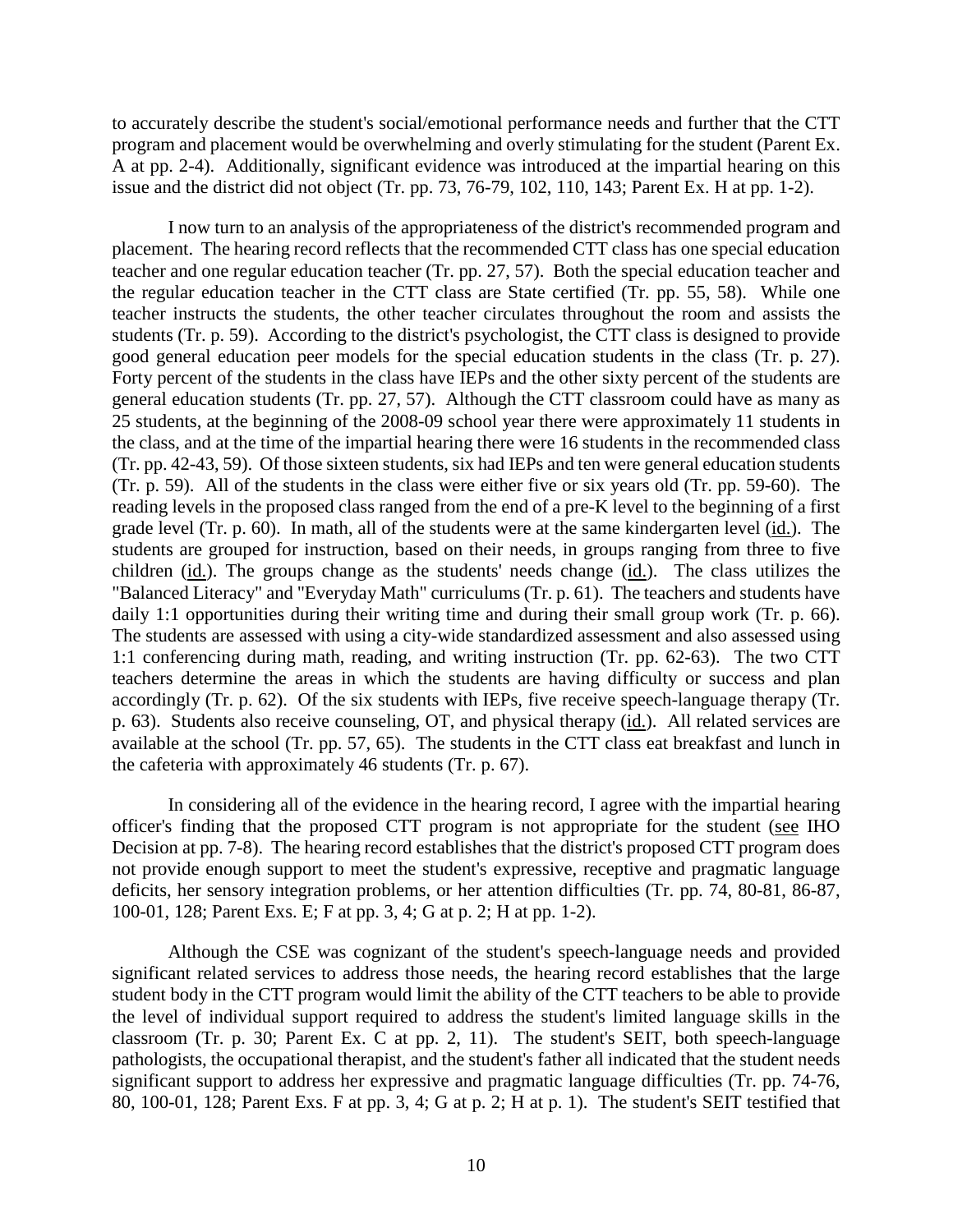she assists the student in her language comprehension and expression through modeling and repetition (Tr. pp. 75, 80). The SEIT also testified that she offers suggested phrases to the student to assist her with communication (Tr. pp 75-76). The student's Barrow teacher opined that the student requires "one-on-one" support during group discussions, group activities, and projects involving multi-step directions (Parent Ex. E). The hearing record supports a finding that the student requires a significant level of in-class support with language and communication in order to participate, and that the district's recommended CTT program would not be able to provide the appropriate level of language and communication support to the student.

Moreover, the CTT class is also inappropriate because it does not sufficiently address the student's sensory needs (Parent Ex. C). The hearing record reflects that the student's inability to regulate sensory input interferes with her ability to perform age appropriate tasks and to respond to others (Tr. pp. 77-79; Parent Ex. H at p. 1). During periods of increased noise or activity, the student is affected by overstimulation or sensory overload and may exhibit tantrums or screaming outbursts (Tr. pp. 78, 102). The occupational therapist reported that the student requires intense and "unpredictable" input to her proprioceptive and vestibular systems in order to achieve an optimal arousal level to perform age appropriate tasks (Parent Ex. H at p. 2). The occupational therapist also reported that the student's lack of body awareness compromised her ability to react and respond to objects and others in her environment and that she often behaved without regard to safety awareness (id. at p. 1). The student's SEIT testified that she would calm the student down and reintegrate the student during such episodes through strategies suggested

by the occupational therapist (Tr. pp. 76-79, 83).<sup>11</sup> According to the student's father, a large class like the CTT class and environments such as lunch or recess, would significantly overload the student on a sensory level (Tr. p. 110).

Additionally, the hearing record reveals that the student's sensory needs make it difficult for her to maintain her attention, to participate in activities, and to complete assigned tasks (Parent Ex. H at p. 1). The student's occupational therapist reported that the student's limited attention span requires verbal cues to redirect her to complete activities (id. at pp. 1, 2). According to the student's SEIT, the student's attention span lasts about five to ten minutes (Tr. p. 81). The student's SEIT further testified that she modified tasks for the student by breaking them down into multiple steps (Tr. pp. 80, 81). According to the SEIT, the student would be "lost" in the large CTT classroom and would regress (Tr. pp. 86-87).

In conclusion, I find that the hearing record reveals that the CSE's recommended CTT program would not have met the student's classroom language needs, sensory integration difficulties, and attention deficits. The recommended CTT program recommended in the April 15, 2008 IEP was not reasonably calculated to confer educational benefits upon the student. As such, I find that the district failed to offer a FAPE to the student for the 2008-09 school year.

Having found that the district did not offer a FAPE to the student for the 2008-09 school year, I now turn to the issue of the relief to be granted to the parents. As discussed above, the parents' due process complaint notice did not request tuition reimbursement. Rather, the parents

 $\overline{a}$  $11$  The SEIT testified that if the she were not there to apply the strategies suggested by the occupational therapist, then the student "would just shut down and the rest of the day would be gone" (Tr. p. 77).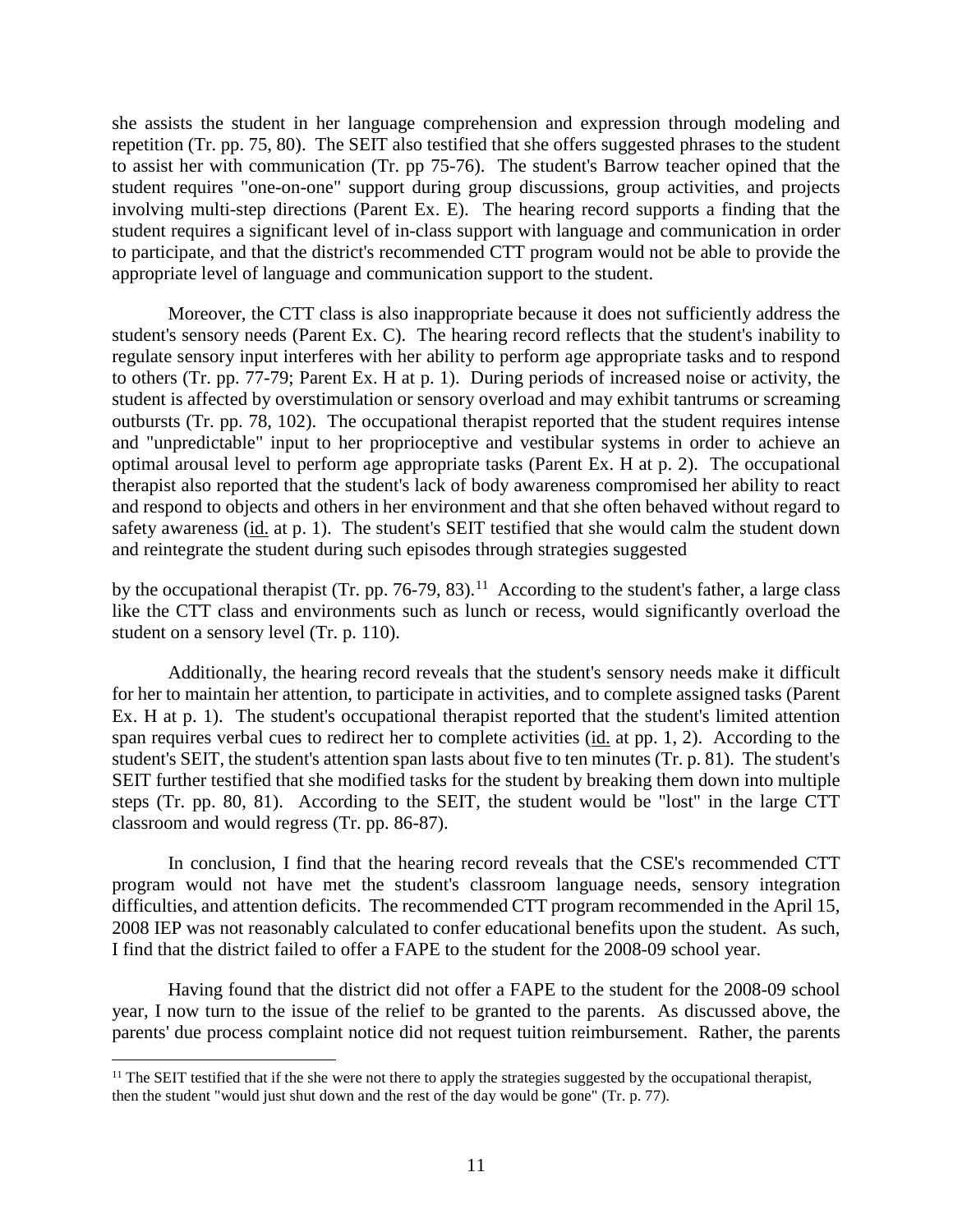requested that the district "maintain and fund" under pendency the student's placement in her current program at Barrow until such time as an appropriate placement has been agreed upon (Parent Ex. A at pp. 4-5).<sup>12</sup> The 2008-09 school year is nearly over and the parents have already received most of their requested relief through pendency. Therefore, unless the parties can otherwise agree, I will order that the CSE reconvene in this matter in order to devise an educational program which offers a FAPE to the student for the remainder of the 2008-09 school year.<sup>13</sup>

Regarding the SEIT services ordered by the impartial hearing officer, I note that the student will have received SEIT services at district expense until the issuance of this decision by virtue of the impartial hearing officer's interim pendency order. The hearing record does not establish that the student requires SEIT services at all times because both the SEIT and the student's father testified that the student's Barrow teachers were able to intervene to help meet the student's needs on the two weekdays that the SEIT was not present (Tr. pp. 92, 112-13). Additionally, I decline to order the continuation of SEIT services at district expense for the remainder of the 2008-09 school year because the student is no longer a preschool student (Tr. p. 97; Educ. Law §§ 3202[1]; 4410[1][i]; see also Educ. Law § 4410[1][k]; 8 NYCRR 200.16[i][3][ii]).

However, because the hearing record reveals that the student needs additional classroom support and because the district concedes that services provided by a paraprofessional would effectively provide the needed additional assistance (Pet. ¶¶ 48, 49), I will order that the student be provided with a 1:1 paraprofessional to provide classroom support for the remainder of the 2008-09 school year (Tr. pp. 75, 80-81, 86-87, 100-01, 128; Parent Exs. E; F at pp. 3, 4; G at p. 2; H at pp. 1-2).

Because neither party has appealed the speech-language therapy ordered by the impartial hearing officer, I will not address that aspect of the impartial hearing officer's decision. An impartial hearing officer's decision is final and binding upon the parties unless appealed to a State Review Officer (34 C.F.R. § 300.514[a]; 8 NYCRR 200.5[i][5][v], [k]). Consequently, the impartial hearing officer's decision directing the CSE to reconvene to provide speech-language therapy to continue on a 12-month basis is final and binding upon the parties (see Application of a Student with a Disability, Appeal No. 08-021; Application of the Bd. of Educ., Appeal No. 07- 135; Application of a Child Suspected of Having a Disability, Appeal No. 06-092; Application of a Child with a Disability, Appeal No. 04-024; Application of a Child with a Disability, Appeal No. 03-108; Application of a Child with a Disability, Appeal No.  $02-100$ ).<sup>14</sup>

I have examined the parties' remaining contentions, including the district's request that it be reimbursed for payments made pursuant to pendency, and find that they are without merit.

<sup>&</sup>lt;sup>12</sup> The parents did not introduce any evidence of the amount of any tuition they may have paid to Barrow.

<sup>&</sup>lt;sup>13</sup> The parties might want to address the 2009-10 school year when they reconvene to discuss the remainder of the 2008-09 school year pursuant to this decision.

<sup>&</sup>lt;sup>14</sup> I note that although the impartial hearing officer's interim pendency order directed the district to fund three 60minute sessions of 1:1 OT per week pursuant to pendency, she ultimately did not order any OT in her final decision (compare IHO Interim Order on Pendency at p. 3, with IHO Decision at p. 9).